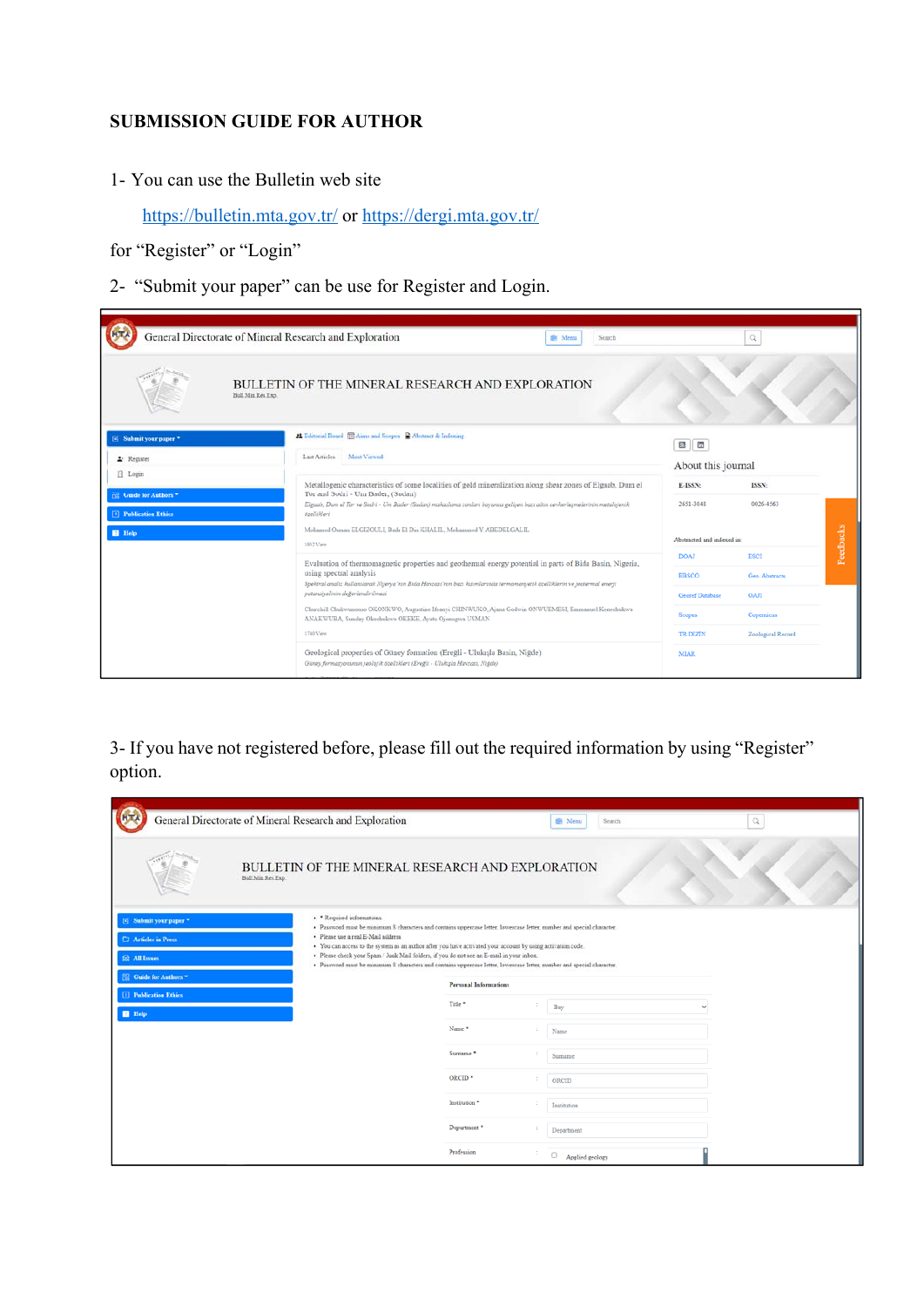4- After registering, "Login" the system by using the screen below.

| B bulletin.mta.gov.tr/yeni/login<br>C<br>$\hat{O}$<br>$\leftarrow$<br>$\rightarrow$ | H Uygulamalar M Gmail O Haritalar O MTA Genel Múdúri @ MTA Dergi Vinetim . Fregi Drive                                                                                                                                                                                                                                                        |                   |                                               |
|-------------------------------------------------------------------------------------|-----------------------------------------------------------------------------------------------------------------------------------------------------------------------------------------------------------------------------------------------------------------------------------------------------------------------------------------------|-------------------|-----------------------------------------------|
|                                                                                     | General Directorate of Mineral Research and Exploration                                                                                                                                                                                                                                                                                       |                   | 图 Menu<br>Search                              |
|                                                                                     | BULLETIN OF THE MINERAL RESEARCH AND EXPLORATION<br>Bull Min Res Exp.                                                                                                                                                                                                                                                                         |                   |                                               |
| i⊠ Submit your paper *<br><b>C:</b> Articles in Press<br><b>SR All Issues</b>       | · You can access to the system with your e-mail and password. Please choose your role (authority)<br>· If you have been not registered, please click here, for membership<br>· If you forgot your Password please clack here.<br>· If there has been a problem while getting activation mail, please click here to get a new activation code. |                   |                                               |
| <b>SR</b> Guide for Authors                                                         |                                                                                                                                                                                                                                                                                                                                               | Login<br>IJ       |                                               |
| [1] Publication Ethics<br>$H$ Help                                                  |                                                                                                                                                                                                                                                                                                                                               | E-Mail            | E-Mail                                        |
|                                                                                     |                                                                                                                                                                                                                                                                                                                                               | Password          | Password                                      |
|                                                                                     |                                                                                                                                                                                                                                                                                                                                               | Authorization     | Author<br>v                                   |
|                                                                                     |                                                                                                                                                                                                                                                                                                                                               | Ben robot değilim | e<br><b>NICAPTCHA</b><br>Galik - Gerier       |
|                                                                                     |                                                                                                                                                                                                                                                                                                                                               |                   | Register   Forget Password!   Activation code |
|                                                                                     |                                                                                                                                                                                                                                                                                                                                               | Login             |                                               |

5- When you logging the system you will see the submission menu.

Click the "Submit new manuscript " menu.

| $\rightarrow$<br>C<br>bulletin.mta.gov.tr/yeni/author/main<br>$\leftarrow$<br>$\hat{ }$<br>Uygulamalar M Gmail Q Haritalar @ MTA Genel Müdürl @ MTA Dergi Yönetim @ Enerji Drive |                                                               |
|----------------------------------------------------------------------------------------------------------------------------------------------------------------------------------|---------------------------------------------------------------|
| General Directorate of Mineral Research and Exploration                                                                                                                          | Search<br><b>自 Menu</b>                                       |
| Bull.Min.Res.Exp.                                                                                                                                                                | BULLETIN OF THE MINERAL RESEARCH AND EXPLORATION              |
|                                                                                                                                                                                  | <b>Author Main Menu</b>                                       |
| Leyla ŞAHIN<br>$\Box$<br>Author                                                                                                                                                  | <b>Submit New Manuscript</b>                                  |
| Change the Authority:<br>Author<br>÷<br>Change                                                                                                                                   | <b>Submit New Manuscript</b><br><b>Incomplete Submissions</b> |
| <b>A</b> Main Menu                                                                                                                                                               | <b>Submissions Being Processed</b>                            |
| • Change Password                                                                                                                                                                | Revisions                                                     |
| Update E-Mail                                                                                                                                                                    | Decisions                                                     |
| Update Personal Information                                                                                                                                                      |                                                               |
| $\blacktriangleright$ Messages                                                                                                                                                   |                                                               |
| <b>Logout</b>                                                                                                                                                                    |                                                               |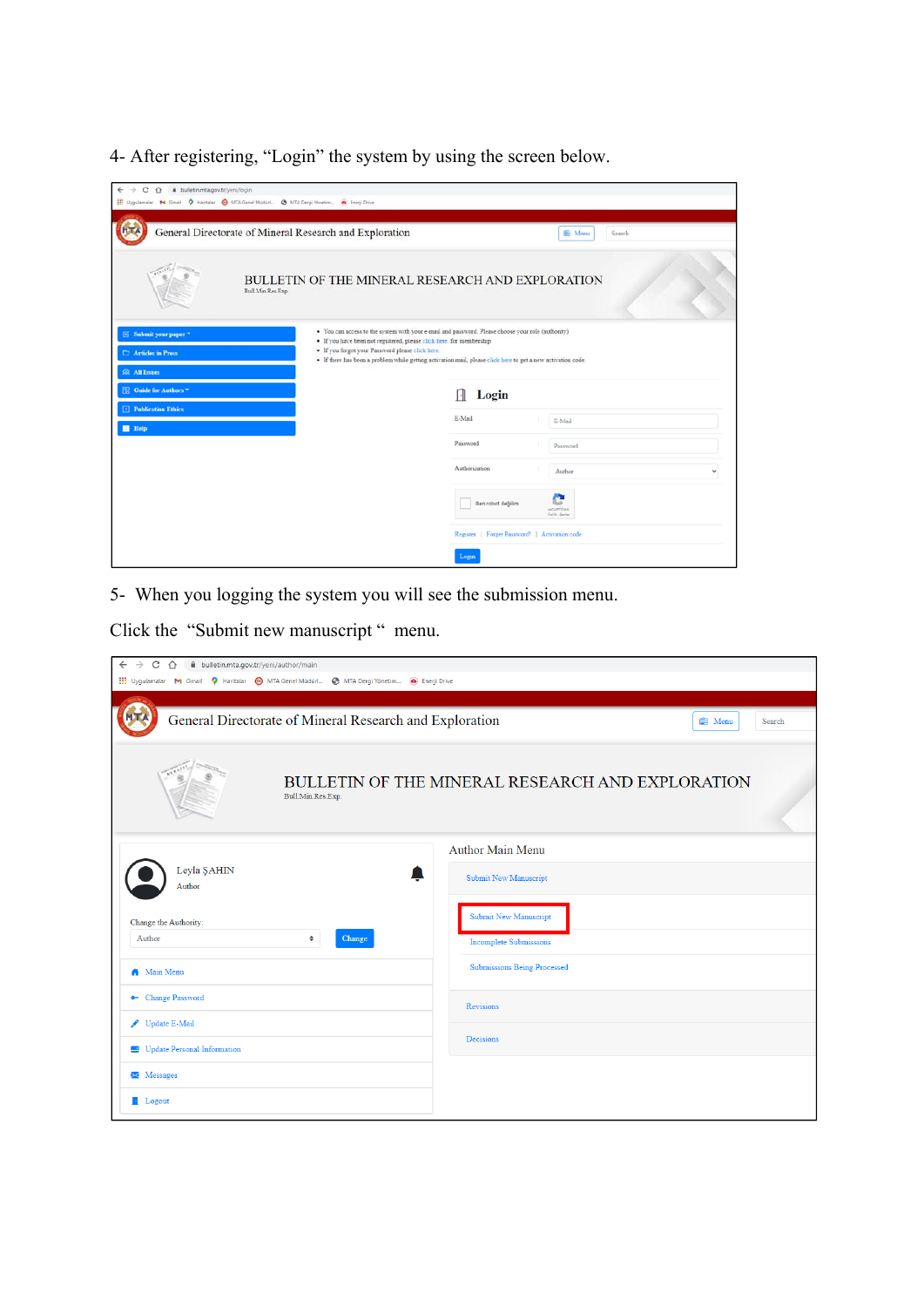6- Click the "Start to submit your paper" menu

| <b>Article Submission</b>                                                                                                                                                                                                  |                                                                                                                                    |
|----------------------------------------------------------------------------------------------------------------------------------------------------------------------------------------------------------------------------|------------------------------------------------------------------------------------------------------------------------------------|
|                                                                                                                                                                                                                            | . Please click on the "Start Submission" button to submit new manuscript. Please read the instructions carefully during uploading. |
|                                                                                                                                                                                                                            | <b>Start to Submit Your Paper</b>                                                                                                  |
|                                                                                                                                                                                                                            |                                                                                                                                    |
| bulletin.mta.gov.tr/yen/author/submission/start<br>c<br>$\hat{O}$<br>←<br>E Uygulamalar M Gmail 9 Harbalar @ MTA Genel Modul  @ MTA Dergi Yonetim . Fregi Drive<br>General Directorate of Mineral Research and Exploration | 2 8 章<br><b>ED</b> Cliuma listes<br>$\alpha$<br><b>DE Menu</b><br>Search                                                           |
| <b>Bull Mm Res Exp.</b>                                                                                                                                                                                                    | BULLETIN OF THE MINERAL RESEARCH AND EXPLORATION                                                                                   |
| Leyla SAHIN<br>Author<br>Change the Authority.<br>Change<br>Auther<br>٠                                                                                                                                                    | Art<br>read the instructions carefully during uploading<br>to Submit Your Paper<br>Do you want to continue?                        |
| A Main Menu<br>- Change Password                                                                                                                                                                                           | Cancel                                                                                                                             |
| / Update E-Mail<br><sup>12</sup> Update Personal Information                                                                                                                                                               |                                                                                                                                    |
| <b>CE</b> Messages                                                                                                                                                                                                         |                                                                                                                                    |
| Loguet                                                                                                                                                                                                                     |                                                                                                                                    |

7- When you start the submission, you have to upload all related documents in the list.

| <b>Article Submission</b>            |  |
|--------------------------------------|--|
| $\rightarrow$ Article Information    |  |
| $\rightarrow$ Authors                |  |
| $\rightarrow$ Cover Letter           |  |
| $\rightarrow$ Additional Information |  |
| $\rightarrow$ Suggested Reviewers    |  |
| $\rightarrow$ Manuscript Data        |  |
| $\rightarrow$ Approve the Submission |  |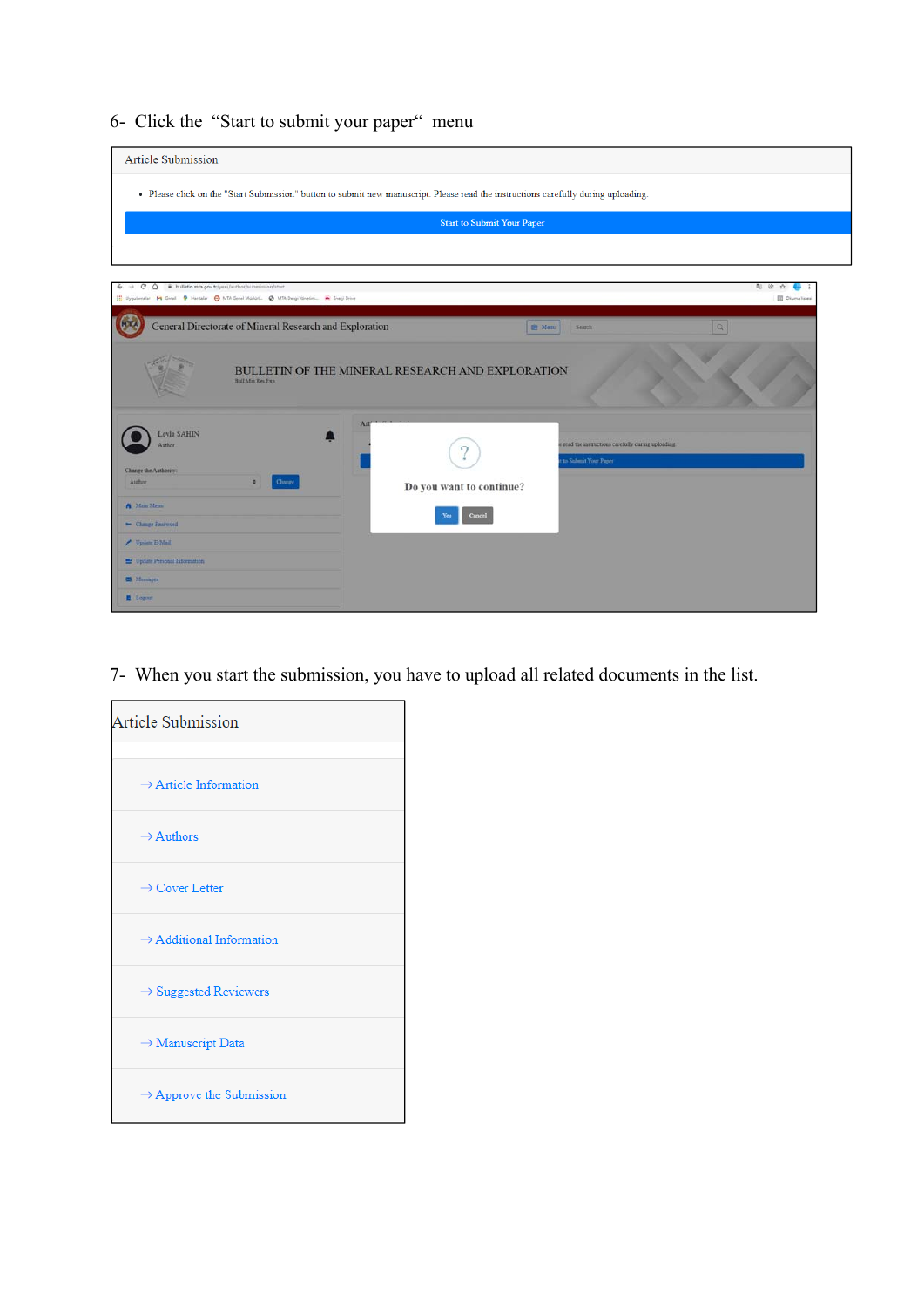- 8- Filling the gaps and click the "Save"
- **Keywords should be seperated by comma.**
- **Abstract should not exceed 200 words.**

| <b>Article Submission</b>         |                                                                                         |              |
|-----------------------------------|-----------------------------------------------------------------------------------------|--------------|
| $\rightarrow$ Article Information |                                                                                         |              |
| Article Type                      | $\mathcal{I}$<br>Research Article                                                       | $\checkmark$ |
| Title                             | ÷.<br>Title                                                                             |              |
| Keywords                          | ÷.<br>Keywords                                                                          |              |
| Abstract                          | ÷.<br>Yazı Türü<br>$\quad \bullet \ \big  \ \ {\rm Boyut} \qquad \quad \bullet \ \big $ |              |
|                                   |                                                                                         |              |
|                                   |                                                                                         |              |
|                                   |                                                                                         |              |
|                                   | body p                                                                                  | ⊿            |
|                                   |                                                                                         | Save         |

-Fill in the blanks with required information and click the "Save". Corresponding author will be seen automatically. For the other authors, the required information should be added separately.

| $\rightarrow$ Authors               |               |                    |  |
|-------------------------------------|---------------|--------------------|--|
| Enter the Author Information        |               |                    |  |
| Name                                | š.            | Name               |  |
| Surname                             | Ř,            | Surname            |  |
| ORCID                               | $\mathbb{R}$  | ORCID              |  |
| Academic Degree(s)                  | $\frac{1}{2}$ | Academic Degree(s) |  |
| E-mail                              | ŝ)            | E-mail             |  |
| Phone                               | ÷             | Phone              |  |
| Address                             | ÷             | Address            |  |
|                                     |               | Save               |  |
| Registered Authors for this Article |               |                    |  |
| Leyla ŞAHIN                         |               | $\mathbf{m}$       |  |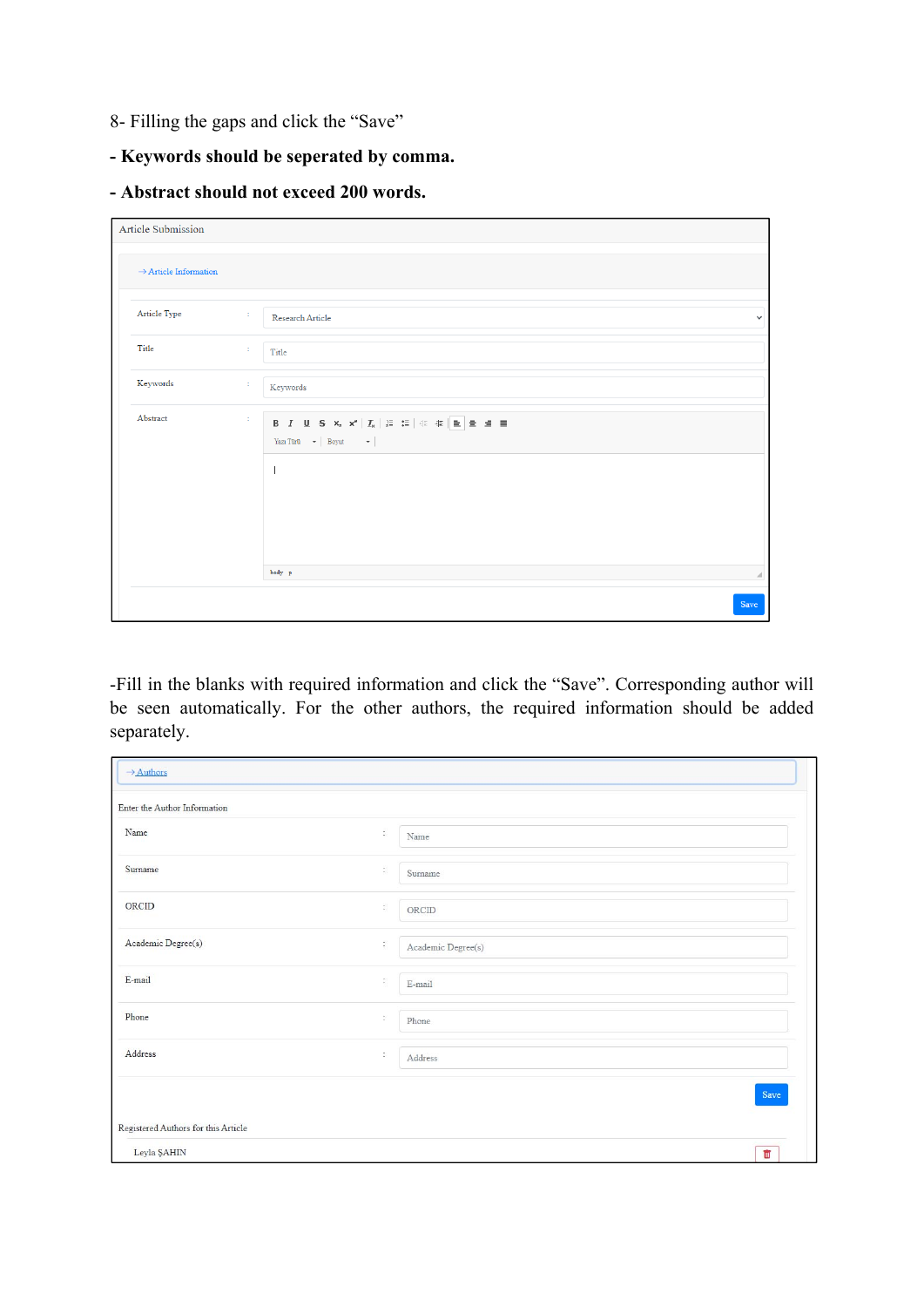-Filling the gaps and click the "Upload". The authors should explain the paper breifly.

| $\rightarrow$ Cover Letter |                                        |              |
|----------------------------|----------------------------------------|--------------|
| File Type                  | ÷<br>Cover Letter                      | $\checkmark$ |
| File Title                 | $\ddot{\phantom{a}}$<br>File Title     |              |
| File                       | ÷<br>Dosya Seç Dosya seçilmedi         |              |
|                            |                                        | Upload       |
| Uploaded Files             |                                        |              |
| Cover Letter               | 2648_2163_20211207132510_14b7aeed.docx |              |

## -Filling the gaps and click the "Save"

| $\rightarrow$ Additional Information                                                                   |            |
|--------------------------------------------------------------------------------------------------------|------------|
| <b>Enter the Following Information</b>                                                                 |            |
| 1- Is this article being submitted to Bulletin of The Mineral Research and Exploration the first time? | ○ Yes ○ No |
| If no then explain                                                                                     |            |
| 2- Has this article been published in another bulletin? (full or a part of it)                         | ○ Yes ○ No |
| If yes then explain                                                                                    |            |
| 3- Has this article been submitted to another Bulletin for review?                                     | ○ Yes ○ No |
| If yes then explain                                                                                    |            |
|                                                                                                        | Save       |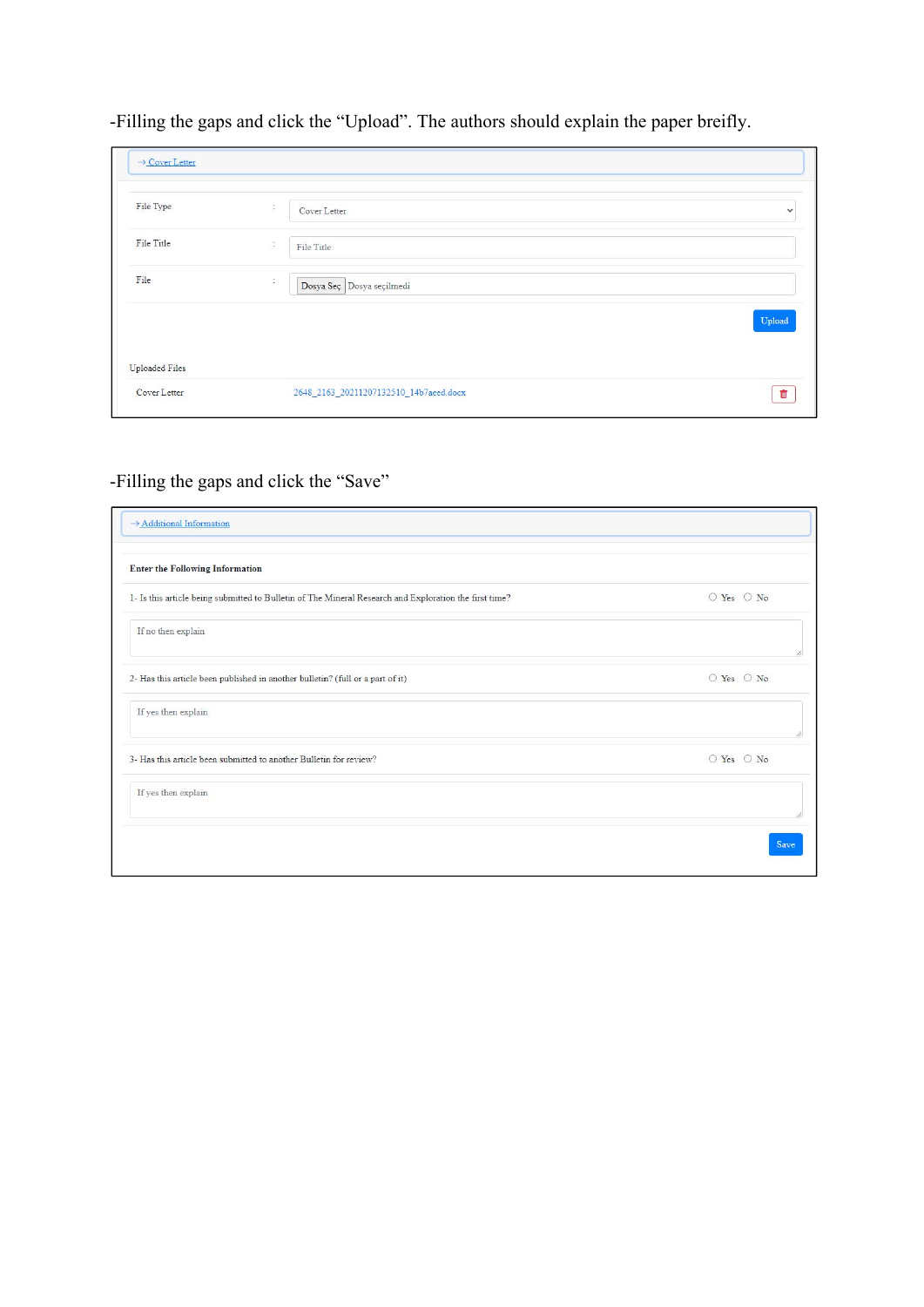-Filling the gaps and click the "Save". **You have to suggest at least 2 reviewers.**

| Please enter information about suggested reviewers |                |                    |
|----------------------------------------------------|----------------|--------------------|
| Name <sup>*</sup>                                  | $\mathbb{S}$   | Name               |
| Surname*                                           | ÷              | Surname            |
| Academic Degree(s)*                                | $\mathbb{C}^2$ | Academic Degree(s) |
| E-mail *                                           | ÷              | E-mail             |
| Phone*                                             | ÷.             | Phone              |
| Address <sup>*</sup>                               | ÷              | Address            |
| Reason <sup>*</sup>                                | $\mathbb{Z}^2$ | Reason             |
|                                                    |                | Save               |

-Upload all compulsory files (**Manuscript (word), figures (jpeg), full manuscript (PDF) and copyright release form**) and click the "Upload"

You have to upload all figures in jpeg. If any tables, they should be in word document type.

| Manuscript Data                       | t. | Manuscript file                                                                             | $\checkmark$   |
|---------------------------------------|----|---------------------------------------------------------------------------------------------|----------------|
| File Title                            | ÷  | Manuscript file<br>Translation file<br>File of Figures<br>File of Tables                    |                |
| File                                  | ř. | File for Plates<br>Full Manuscript (.pdf)<br>Annotated Manuscript<br>Copyright Release Form |                |
|                                       |    |                                                                                             | Upload         |
|                                       |    |                                                                                             |                |
| <b>Uploaded Files</b><br>Cover Letter |    | 2648_2163_20211207132510_14b7aeed.docx                                                      | $\mathbf{III}$ |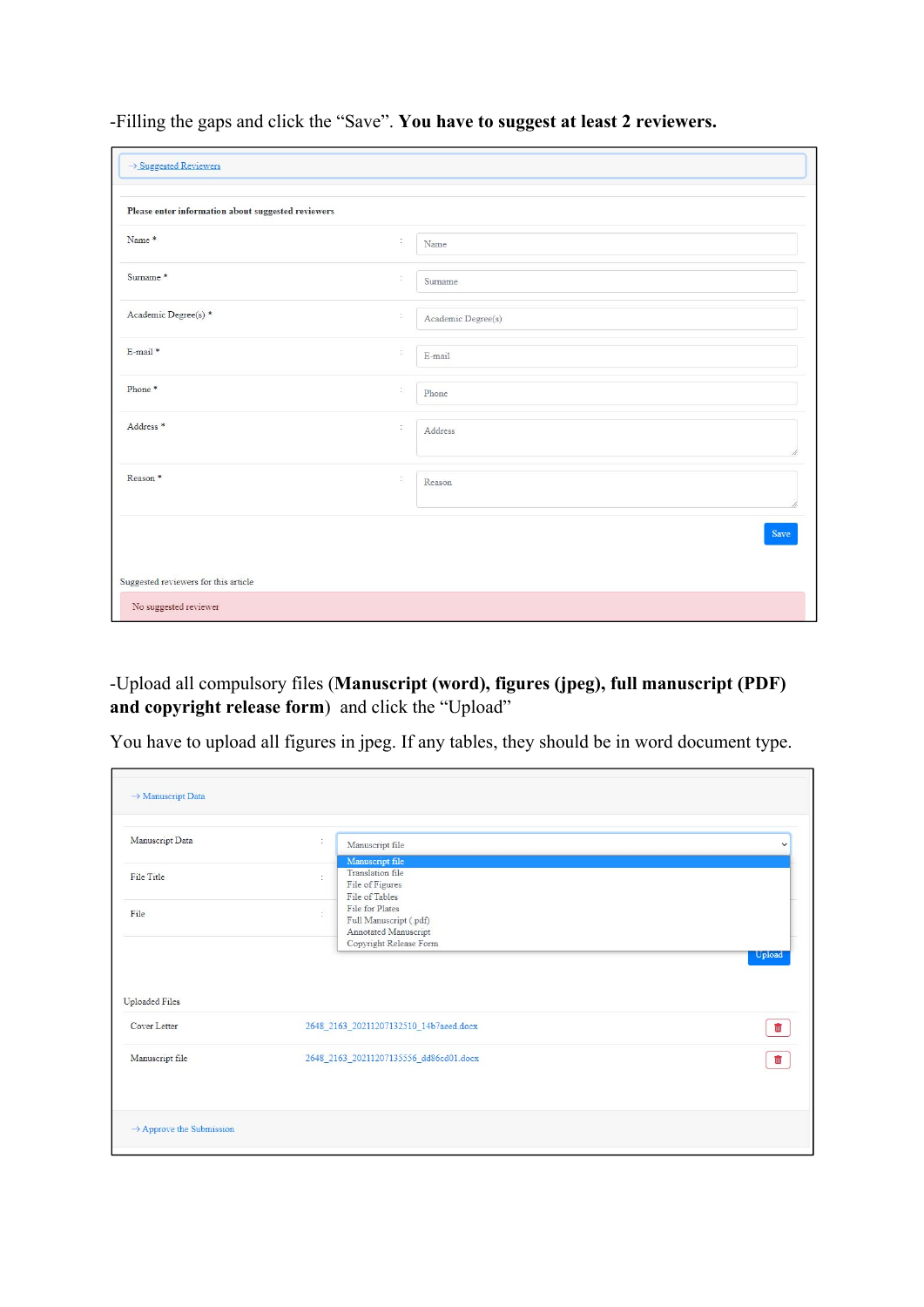-Moreover copyright release form has to be downloaded from our website and uploaded during the submissions.

| $\leftarrow$ $\rightarrow$ C $\Omega$ iii bulletin.mta.gov.tr/yeni/author/submission/article/2648<br>El Uygulamatie M Gmail Q Haritafar O MTA Genel MúdúrL. @ MTA Dergi Yonetim A Energi Drive |                                     |                                                                                                      | <b>每 8 ☆ ● 1</b>        |
|------------------------------------------------------------------------------------------------------------------------------------------------------------------------------------------------|-------------------------------------|------------------------------------------------------------------------------------------------------|-------------------------|
|                                                                                                                                                                                                |                                     |                                                                                                      | <b>CE Chuma listesi</b> |
| $\circ$<br><b>Sdate Personal Information</b>                                                                                                                                                   |                                     |                                                                                                      |                         |
| Messages                                                                                                                                                                                       | $\rightarrow$ Manuscript Data       |                                                                                                      |                         |
| Logout                                                                                                                                                                                         | Manuscript Data                     | ÷.<br>Manuscript file                                                                                |                         |
|                                                                                                                                                                                                | File Title                          | Manuscript file<br>Translation file<br>$\bar{z}$                                                     |                         |
|                                                                                                                                                                                                |                                     | File of Figures<br>File of Tables<br>File for Plates                                                 |                         |
|                                                                                                                                                                                                | $\rm{File}$                         | $\overline{\mathcal{L}}$<br>Full Manuscript (.pdf)<br>Annotated Manuscript<br>Copyright Release Form |                         |
|                                                                                                                                                                                                |                                     |                                                                                                      | Upload                  |
|                                                                                                                                                                                                | Uploaded Files                      |                                                                                                      |                         |
|                                                                                                                                                                                                | Cover Letter                        | 2648_2163_20211207132510_14b7aeed.docx                                                               | $\blacksquare$          |
|                                                                                                                                                                                                | Manuscript file                     | 2648_2163_20211207135556_dd86ed01.docx                                                               | $\blacksquare$          |
|                                                                                                                                                                                                |                                     |                                                                                                      |                         |
|                                                                                                                                                                                                |                                     |                                                                                                      |                         |
|                                                                                                                                                                                                | $\rightarrow$ Approve the Sobminion |                                                                                                      |                         |
|                                                                                                                                                                                                |                                     |                                                                                                      |                         |
|                                                                                                                                                                                                |                                     |                                                                                                      |                         |
| $\mathbb E$ Submit your paper $\sim$                                                                                                                                                           |                                     |                                                                                                      |                         |
|                                                                                                                                                                                                |                                     |                                                                                                      |                         |
| <b>C</b> Articles in Press                                                                                                                                                                     |                                     |                                                                                                      |                         |
|                                                                                                                                                                                                |                                     |                                                                                                      |                         |
| <b>@</b> All Issues                                                                                                                                                                            |                                     |                                                                                                      |                         |
| <b>BB</b> Guide for Authors                                                                                                                                                                    |                                     |                                                                                                      |                         |
|                                                                                                                                                                                                |                                     |                                                                                                      |                         |
| <b>T</b> Publication Ethics                                                                                                                                                                    |                                     |                                                                                                      |                         |
|                                                                                                                                                                                                |                                     |                                                                                                      |                         |
| <b>B</b> Help                                                                                                                                                                                  |                                     |                                                                                                      |                         |
|                                                                                                                                                                                                |                                     |                                                                                                      |                         |
|                                                                                                                                                                                                |                                     |                                                                                                      |                         |
| $\boxtimes$ Submit your paper $\sim$                                                                                                                                                           |                                     |                                                                                                      |                         |
|                                                                                                                                                                                                |                                     |                                                                                                      |                         |
|                                                                                                                                                                                                |                                     |                                                                                                      |                         |
| Articles in Press                                                                                                                                                                              |                                     |                                                                                                      |                         |
|                                                                                                                                                                                                |                                     |                                                                                                      |                         |
| <b>Se All Issues</b>                                                                                                                                                                           |                                     |                                                                                                      |                         |
|                                                                                                                                                                                                |                                     |                                                                                                      |                         |
| <b>BI</b> Guide for Authors                                                                                                                                                                    |                                     |                                                                                                      |                         |
|                                                                                                                                                                                                |                                     |                                                                                                      |                         |
| atg Publication Rules                                                                                                                                                                          |                                     |                                                                                                      |                         |
| $\equiv \;\;$ Copyright Release Form                                                                                                                                                           |                                     |                                                                                                      |                         |
| Template Files<br>Ø                                                                                                                                                                            |                                     |                                                                                                      |                         |

| ⊠ Submit your paper             | Copyright Relase Form                                                                                                     |
|---------------------------------|---------------------------------------------------------------------------------------------------------------------------|
| <b>C</b> Articles in Press      | If the manuscript is prepared by more than one author, each of them must be filled separately the Copyright Release Form. |
| Se All Issues                   | Copyright Release Form                                                                                                    |
| <b>HIP</b> Guide for Authors    |                                                                                                                           |
| ats Publication Rules           |                                                                                                                           |
| $\equiv$ Copyright Release Form |                                                                                                                           |
| <b>P</b> Template Files         |                                                                                                                           |